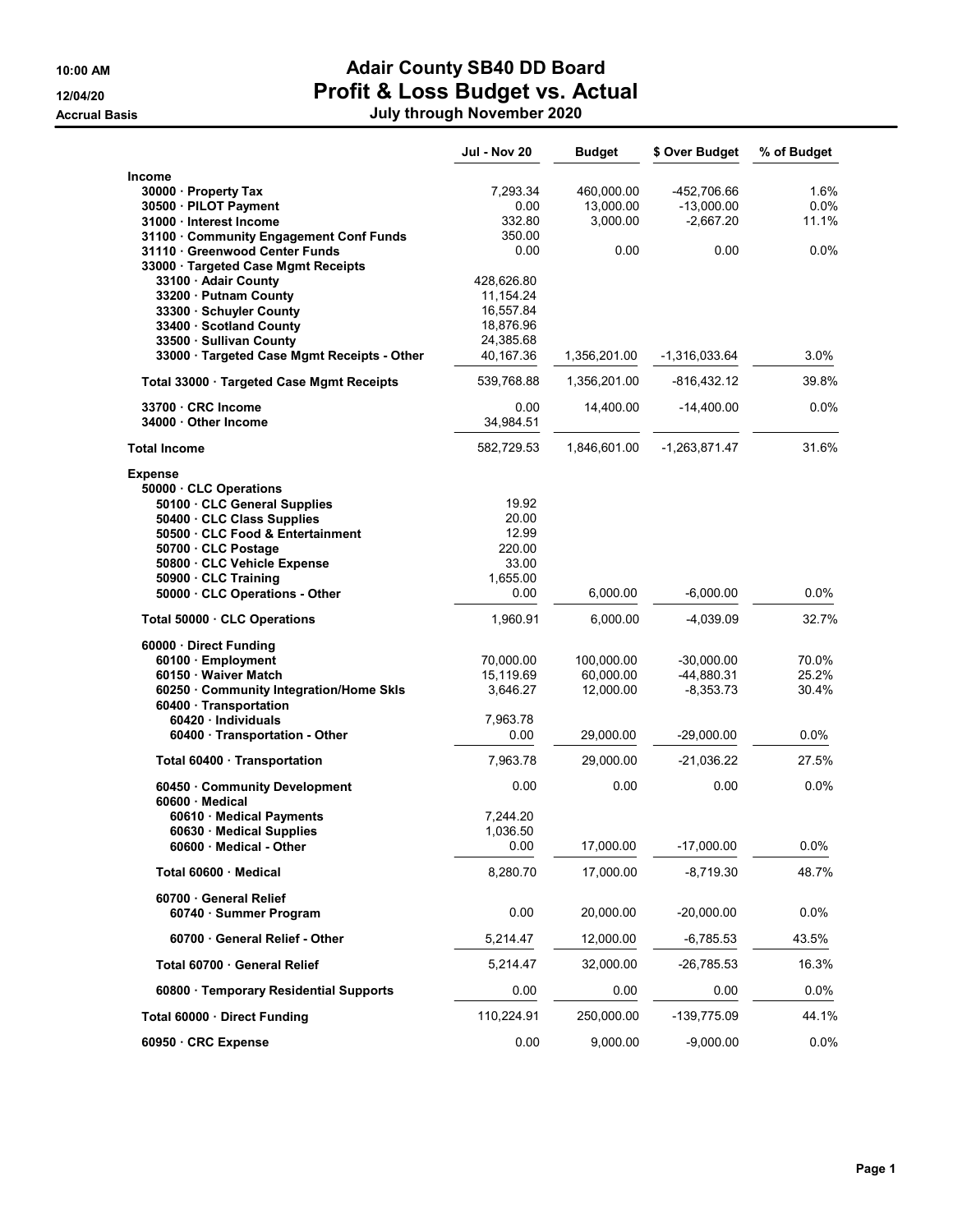## 10:00 AM Adair County SB40 DD Board 12/04/20 **Profit & Loss Budget vs. Actual**

Accrual Basis July through November 2020

|                                                                                                                                                                                                                                                 | <b>Jul - Nov 20</b>                                             | <b>Budget</b>      | \$ Over Budget           | % of Budget  |
|-------------------------------------------------------------------------------------------------------------------------------------------------------------------------------------------------------------------------------------------------|-----------------------------------------------------------------|--------------------|--------------------------|--------------|
| 61000 · Funding to Other Counties<br>61100 · Funding to Putnam County<br>61200 · Funding to Schuyler County<br>61300 · Funding to Scotland County                                                                                               | 761.40<br>1,426.89<br>416.06                                    |                    |                          |              |
| 61400 · Funding to Sullivan County<br>61000 · Funding to Other Counties - Other                                                                                                                                                                 | 2,669.50<br>0.00                                                | 35,000.00          | $-35,000.00$             | 0.0%         |
| Total 61000 · Funding to Other Counties                                                                                                                                                                                                         | 5,273.85                                                        | 35,000.00          | $-29,726.15$             | 15.1%        |
| 70000 · Targeted Case Mgmt Expense<br>75000 · Sullivan County<br>75160 Translation Services                                                                                                                                                     | 37.50                                                           |                    |                          |              |
| Total 75000 · Sullivan County                                                                                                                                                                                                                   | 37.50                                                           |                    |                          |              |
| Total 70000 · Targeted Case Mgmt Expense                                                                                                                                                                                                        | 37.50                                                           |                    |                          |              |
| 80000 · Programming - Indirect<br>80500 Accreditation                                                                                                                                                                                           | 0.00                                                            | 10,000.00          | $-10,000.00$             | 0.0%         |
| 81000 · Board Expense<br>82000 Governmental Relations                                                                                                                                                                                           | 0.00<br>0.00                                                    | 1,000.00<br>250.00 | $-1,000.00$<br>$-250.00$ | 0.0%<br>0.0% |
| 83000 · Conferences/Workshops                                                                                                                                                                                                                   | 1,800.00                                                        | 5,000.00           | $-3,200.00$              | 36.0%        |
| 83500 Depreciation Expense                                                                                                                                                                                                                      | 0.00                                                            | 50,000.00          | $-50,000.00$             | $0.0\%$      |
| 84000 · Dues and Memberships<br>85000 · Employee Travel<br>70400 · TCM Admin Mileage<br>71150 · TCM Adair Mileage<br>72150 · TCM Putnam Mileage<br>73150 · TCM Schuyler Mileage<br>74150 · TCM Scotland Mileage<br>75150 · TCM Sullivan Mileage | 250.00<br>2.30<br>662.67<br>282.33<br>200.69<br>80.50<br>296.71 | 3,500.00           | $-3,250.00$              | 7.1%         |
| 85000 · Employee Travel - Other                                                                                                                                                                                                                 | 110.40                                                          | 24,000.00          | -23,889.60               | 0.5%         |
| Total 85000 · Employee Travel                                                                                                                                                                                                                   | 1,635.60                                                        | 24,000.00          | $-22,364.40$             | 6.8%         |
| 86000 · Insurance<br>86100 Directors & Officers<br>86000 · Insurance - Other                                                                                                                                                                    | 425.00<br>0.00                                                  | 26,000.00          | $-26,000.00$             | $0.0\%$      |
| Total 86000 Insurance                                                                                                                                                                                                                           | 425.00                                                          | 26,000.00          | $-25,575.00$             | 1.6%         |
| 87000 Office Expenses<br>87100 · Office Supplies<br>87110 Office Supplies-Country Club<br>87120 Office Supplies-McPherson<br>87130 · Office Supplies- PPE<br>87100 · Office Supplies - Other                                                    | 163.55<br>3,019.50<br>696.60<br>0.00                            | 8,000.00           | $-8,000.00$              | 0.0%         |
| Total 87100 Office Supplies                                                                                                                                                                                                                     | 3,879.65                                                        | 8,000.00           | $-4,120.35$              | 48.5%        |
| 87200 · Postage<br>87210 · Postage-General<br>87220 · Postage-TCM                                                                                                                                                                               | 252.00<br>604.84                                                |                    |                          |              |
| 87200 · Postage - Other                                                                                                                                                                                                                         | 0.00                                                            | 1,750.00           | $-1,750.00$              | 0.0%         |
| Total 87200 · Postage                                                                                                                                                                                                                           | 856.84                                                          | 1,750.00           | $-893.16$                | 49.0%        |
| 87300 · Advertising/Marketing                                                                                                                                                                                                                   | 0.00                                                            | 1,000.00           | $-1,000.00$              | 0.0%         |
| 87400 · Copier<br>87420 · Copier-McPherson<br>87400 · Copier - Other                                                                                                                                                                            | 191.24<br>0.00                                                  | 4,000.00           | $-4,000.00$              | 0.0%         |
| Total 87400 Copier                                                                                                                                                                                                                              | 191.24                                                          | 4,000.00           | $-3,808.76$              | 4.8%         |
| 87450 · Employee Retention/Appreciation                                                                                                                                                                                                         | 51.80                                                           | 2,000.00           | $-1,948.20$              | 2.6%         |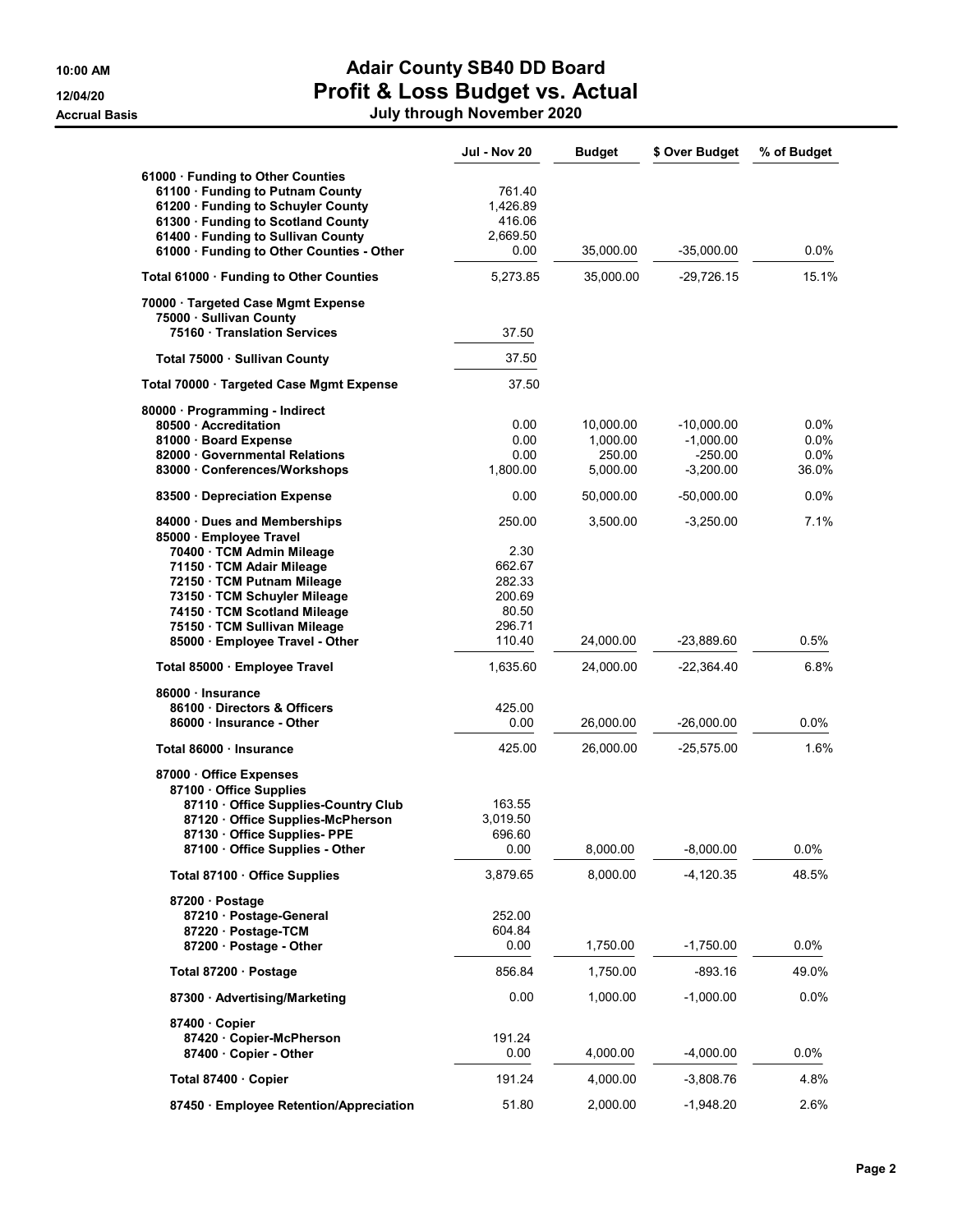## 10:00 AM **Adair County SB40 DD Board** 12/04/20 **Profit & Loss Budget vs. Actual**

Accrual Basis July through November 2020

|                                                                                                                                                                                                                                                                                                           | <b>Jul - Nov 20</b>                                                                                            | <b>Budget</b>                  | \$ Over Budget                          | % of Budget             |
|-----------------------------------------------------------------------------------------------------------------------------------------------------------------------------------------------------------------------------------------------------------------------------------------------------------|----------------------------------------------------------------------------------------------------------------|--------------------------------|-----------------------------------------|-------------------------|
| 87700 · Building Maintenance<br>87710 · Janitorial<br>87711 · Janitorial-Country Club<br>87712 Janitorial-McPherson                                                                                                                                                                                       | 1,229.52<br>1,585.36                                                                                           |                                |                                         |                         |
| Total 87710 · Janitorial                                                                                                                                                                                                                                                                                  | 2,814.88                                                                                                       |                                |                                         |                         |
|                                                                                                                                                                                                                                                                                                           |                                                                                                                |                                |                                         |                         |
| 87720 · Lawn Care<br>87721 · Lawn Care-Country Club<br>87722 · Lawn Care-McPherson                                                                                                                                                                                                                        | 845.00<br>240.00                                                                                               |                                |                                         |                         |
| Total 87720 Lawn Care                                                                                                                                                                                                                                                                                     | 1,085.00                                                                                                       |                                |                                         |                         |
| 87700 · Building Maintenance - Other                                                                                                                                                                                                                                                                      | 0.00                                                                                                           | 16,000.00                      | $-16,000.00$                            | 0.0%                    |
| Total 87700 · Building Maintenance                                                                                                                                                                                                                                                                        | 3,899.88                                                                                                       | 16,000.00                      | $-12,100.12$                            | 24.4%                   |
| 87800 · Software & Technology<br>87810 · Soft & Tech-Country Club<br>87830 · Soft & Tech- Managed IT<br>87800 · Software & Technology - Other                                                                                                                                                             | 132.00<br>17,192.43<br>14,727.85                                                                               | 60,000.00                      | -45,272.15                              | 24.5%                   |
| Total 87800 · Software & Technology                                                                                                                                                                                                                                                                       | 32,052.28                                                                                                      | 60,000.00                      | -27,947.72                              | 53.4%                   |
| 87900 · Representative Payee Expense                                                                                                                                                                                                                                                                      | 327.96                                                                                                         |                                |                                         |                         |
| Total 87000 · Office Expenses                                                                                                                                                                                                                                                                             | 41,259.65                                                                                                      | 92,750.00                      | -51,490.35                              | 44.5%                   |
| 87500 · Personnel                                                                                                                                                                                                                                                                                         |                                                                                                                |                                |                                         |                         |
| 51000 · CLC Personnel<br>51100 CLC Center Salary Expense                                                                                                                                                                                                                                                  | 27,850.21                                                                                                      |                                |                                         |                         |
| Total 51000 · CLC Personnel                                                                                                                                                                                                                                                                               | 27,850.21                                                                                                      |                                |                                         |                         |
| 66000 · Payroll Expenses<br>66500 · Salary Sick<br>66600 · FCCRA Leave<br>66700 · Salary Vacation<br>66000 · Payroll Expenses - Other                                                                                                                                                                     | 14,213.76<br>134.26<br>17,853.60<br>30,224.30                                                                  |                                |                                         |                         |
| Total 66000 · Payroll Expenses                                                                                                                                                                                                                                                                            | 62,425.92                                                                                                      |                                |                                         |                         |
| 70300 · TCM Admin Salary<br>71110 · TCM Adair Salary Expense<br>72110 · TCM Putnam Salary Expense<br>73110 · TCM Schuyler Salary Expense<br>74110 · TCM Scotland Salary Expense<br>75110 · TCM Sullivan Salary Expense<br>87510 · Salary Expense<br>87540 · Employee Benefits<br>87550 · Unemployment Tax | 34,720.15<br>133,444.93<br>9,802.73<br>15,464.55<br>7,406.51<br>16,987.37<br>86,544.56<br>129,098.79<br>167.07 |                                |                                         |                         |
| 87500 · Personnel - Other                                                                                                                                                                                                                                                                                 | 0.00                                                                                                           | 1,290,418.80                   | $-1,290,418.80$                         | 0.0%                    |
| Total 87500 · Personnel                                                                                                                                                                                                                                                                                   | 523,912.79                                                                                                     | 1,290,418.80                   | -766,506.01                             | 40.6%                   |
| 88000 · Professional Services<br>88100 Audit<br>88200 · Legal Services<br>88300 Consulting                                                                                                                                                                                                                | 0.00<br>0.00<br>0.00                                                                                           | 3,950.00<br>1,000.00<br>500.00 | $-3,950.00$<br>$-1,000.00$<br>$-500.00$ | 0.0%<br>0.0%<br>$0.0\%$ |
| Total 88000 Professional Services                                                                                                                                                                                                                                                                         | 0.00                                                                                                           | 5,450.00                       | $-5,450.00$                             | 0.0%                    |
| 88500 Training                                                                                                                                                                                                                                                                                            | 1,825.00                                                                                                       | 5,000.00                       | $-3,175.00$                             | 36.5%                   |